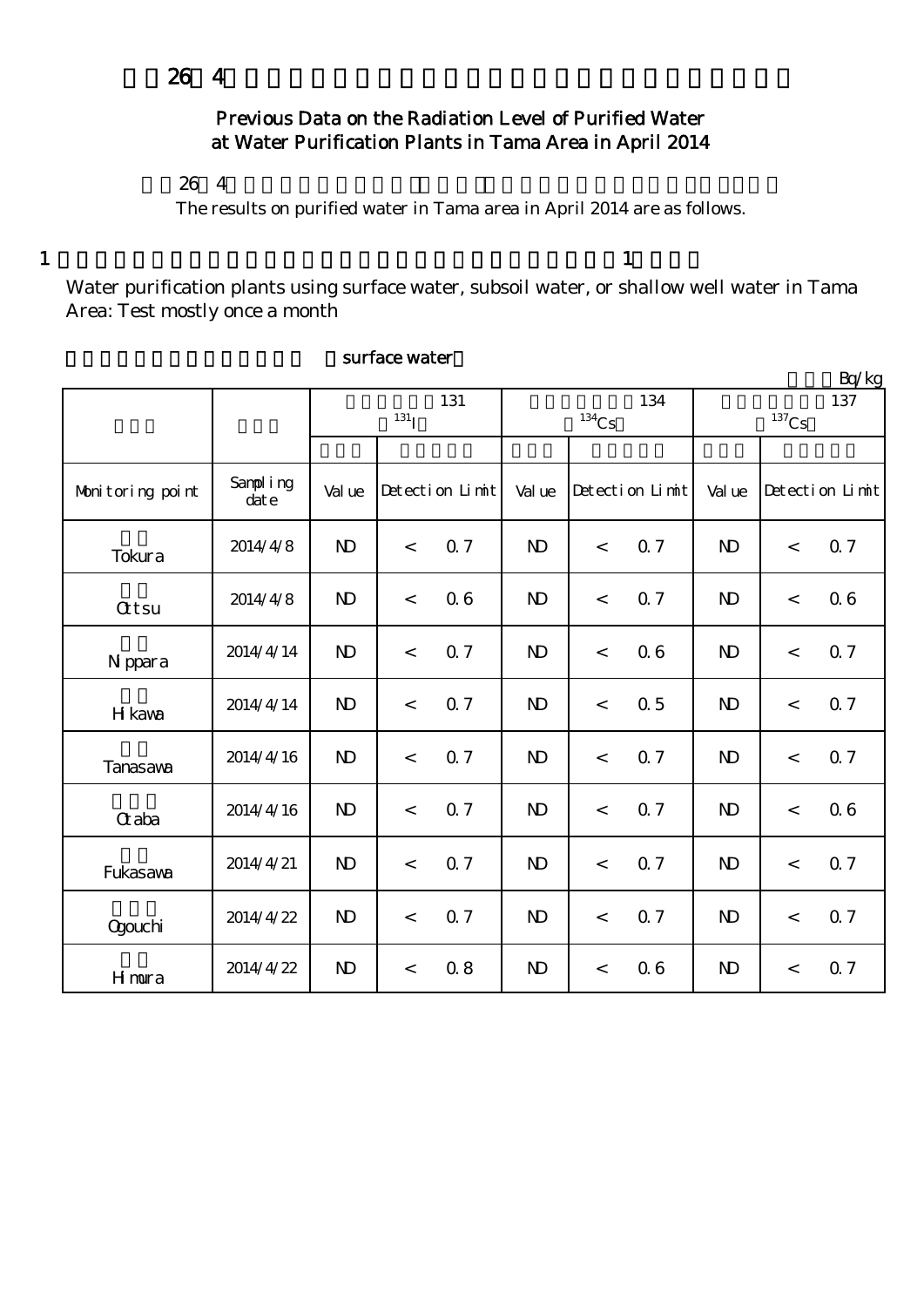# subsoil water

|                  |                  | 131<br>$131$ <sub>I</sub> |       |                 |                | $134$ Cs | 134             | $-4.5$<br>137<br>$137$ Cs |                          |                 |
|------------------|------------------|---------------------------|-------|-----------------|----------------|----------|-----------------|---------------------------|--------------------------|-----------------|
|                  |                  |                           |       |                 |                |          |                 |                           |                          |                 |
| Monitoring point | Sampling<br>date | Val ue                    |       | Detection Limit | Val ue         |          | Detection Limit | Val ue                    |                          | Detection Limit |
| Chi gasedai ni   | 2014/4/9         | $\mathbf{D}$              | $\lt$ | 0.7             | N <sub>D</sub> | $\lt$    | 0.5             | $\mathbf{D}$              | $\overline{\phantom{a}}$ | $\mathbf{1}$    |
| H nat awada      | 2014/4/9         | $\mathbf{D}$              | $\lt$ | 0.7             | $\mathbf{D}$   | $\,<$    | 0.8             | N <sub>D</sub>            | $\lt$                    | 0.7             |
| Nari ki          | 2014/4/15        | $\mathbf{D}$              | $\lt$ | 0.7             | $\mathbf{D}$   | $\prec$  | 06              | N <sub>D</sub>            | $\lt$                    | 0.8             |
| Fut anat ao      | 2014/4/15        | $\mathbf{D}$              | $\lt$ | 0.7             | N <sub>D</sub> | $\,<$    | 0.7             | N <sub>D</sub>            | $\lt$                    | 0.7             |
| Takat suki       | 2014/4/17        | $\mathbf{D}$              | $\lt$ | 0.8             | N <sub>D</sub> | $\,<$    | 09              | N <sub>D</sub>            | $\prec$                  | 0.8             |
| Savai dai i chi  | 2014/4/23        | $\mathbf{D}$              | $\lt$ | 0.8             | $\mathbf{D}$   | $\prec$  | 06              | $\mathbf{N}$              | $\overline{\phantom{a}}$ | Q 7             |
| Savai dai ni     | 2014/4/23        | $\mathbf{D}$              | $\lt$ | 0.8             | $\mathbf{D}$   | $\lt$    | 0.8             | N <sub>D</sub>            | $\lt$                    | 0.7             |
| Mitakesann       | 2014/4/28        | $\mathbf{D}$              | $\lt$ | 0.6             | $\mathbf{D}$   | $\,<$    | 0.7             | $\mathbf{D}$              | $\lt$                    | 0.7             |

## shallow well

|                  |                      |                  |       |                 |              |          |                 |              |         | Bq/kg           |
|------------------|----------------------|------------------|-------|-----------------|--------------|----------|-----------------|--------------|---------|-----------------|
|                  |                      | 131              |       |                 |              |          | 134             | 137          |         |                 |
|                  |                      | 131 <sub>I</sub> |       |                 |              | $134$ Cs |                 | $137$ Cs     |         |                 |
|                  |                      |                  |       |                 |              |          |                 |              |         |                 |
| Monitoring point | Sampling<br>$\det e$ | Val ue           |       | Detection Limit | Val ue       |          | Detection Limit | Val ue       |         | Detection Limit |
| Sugi nami        | 2014/4/3             | $\mathbf{D}$     | $\,<$ | 0.6             | $\mathbf{D}$ | $\,<$    | 0.5             | $\mathbf{D}$ | $\,<\,$ | 0.5             |
| kamiisi hara     | 2014/4/10            | $\mathbf{D}$     | $\,<$ | 0.6             | $\mathbf{D}$ | $\lt$    | 0.5             | $\mathbf{D}$ | $\lt$   | 0.8             |
| Kaniyotsugi      | 2014/4/28            | $\mathbf{D}$     | $\,<$ | 0.6             | $\mathbf{D}$ | $\lt$    | 0.8             | $\mathbf{D}$ | $\,<\,$ | 0.8             |

単位:Bq/kg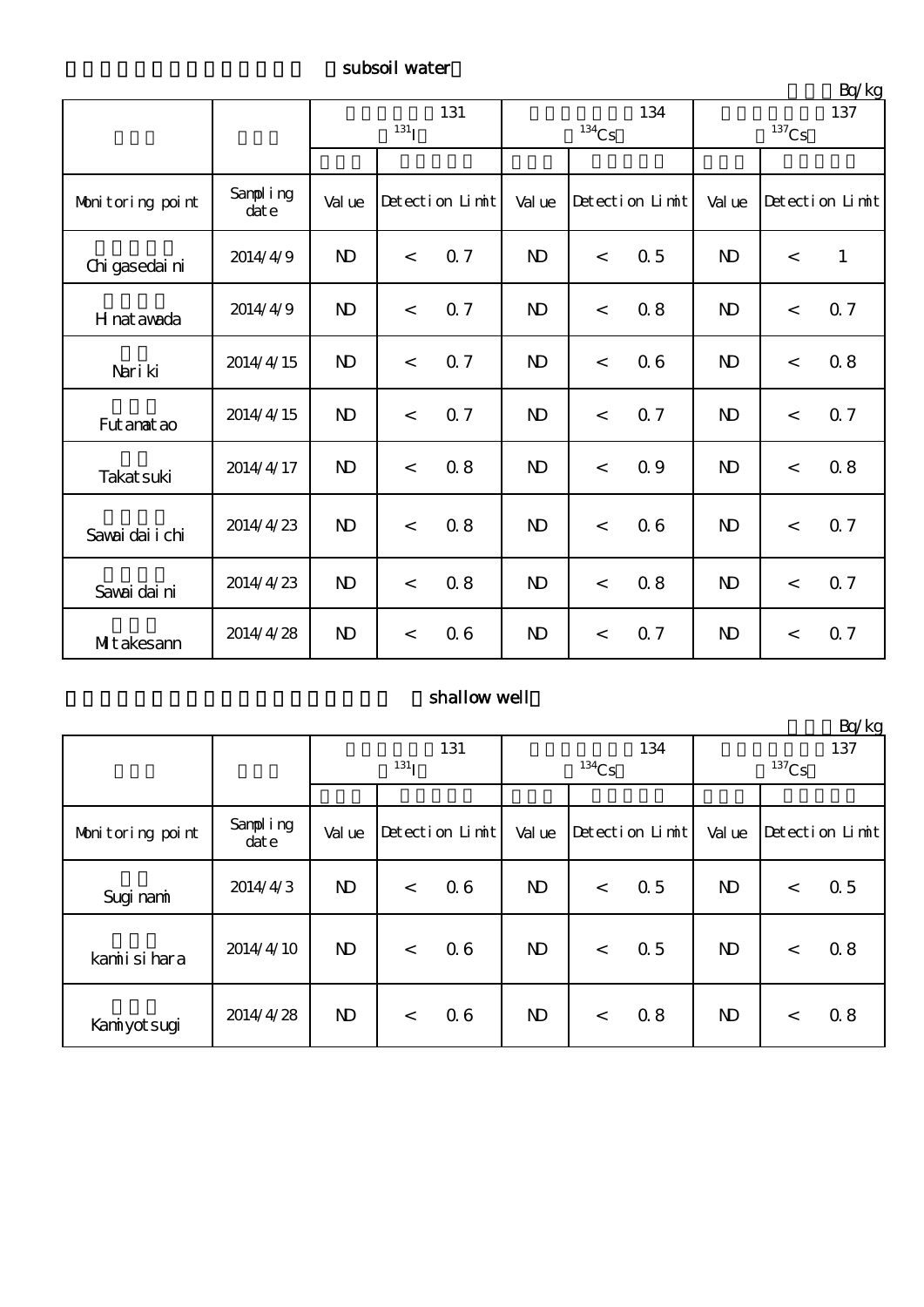$2 \t 3 \t 1$ 

Source water in taken form deep well: Test mostly once every three month

|                                  |                  |              |                    |                 |                |                     |                 |                | Bq/kg               |                 |
|----------------------------------|------------------|--------------|--------------------|-----------------|----------------|---------------------|-----------------|----------------|---------------------|-----------------|
|                                  |                  |              | $131$ <sup>T</sup> | 131             |                | $^{134}\mathrm{Cs}$ | 134             |                | $^{137}\mathrm{Cs}$ | 137             |
| Monitoring point                 | Sampling<br>date | Val ue       |                    | Detection Limit | Val ue         |                     | Detection Limit | Val ue         |                     | Detection Limit |
| Kanikitadai                      | 2014/4/8         | $\mathbf{D}$ | $\,<$              | 0.7             | N <sub>D</sub> | $\lt$               | 06              | N <sub>D</sub> | $\,<\,$             | 0.7             |
| <b>Ogava</b>                     | 2014/4/9         | $\mathbf{D}$ | $\,<\,$            | 0.7             | $\mathbf{D}$   | $\,<$               | 0.8             | $\mathbf{N}$   | $\,<\,$             | 0.8             |
| Ji ndai ji                       | 2014/4/10        | $\mathbf{D}$ | $\,<$              | 0.7             | $\mathbf{D}$   | $\,<$               | 0.8             | N <sub>D</sub> | $\,<$               | 0.7             |
| Taki nosava                      | 2014/4/14        | $\mathbf{D}$ | $\,<\,$            | 0.7             | N <sub>D</sub> | $\,<\,$             | <b>Q</b> 7      | $\mathbf{D}$   | $\,<\,$             | 0.7             |
| Yaho                             | 2014/4/15        | $\mathbf{D}$ | $\,<\,$            | 0.7             | N <sub>D</sub> | $\,<$               | 06              | $\mathbf{N}$   | $\,<\,$             | 0.8             |
| Mot ohongo                       | 2014/4/16        | $\mathbf{D}$ | $\,<$              | 0.7             | N <sub>D</sub> | $\,<$               | 06              | $\mathbf{D}$   | $\,<\,$             | 06              |
| Kokubunj i ki tanac<br>hi dai ni | 2014/4/17        | $\mathbf{D}$ | $\,<$              | 0.7             | N <sub>D</sub> | $\,<$               | 0.5             | N <sub>D</sub> | $\,<\,$             | 0.7             |
| H gashi koi gakubo               | 2014/4/17        | $\mathbf{D}$ | $\,<$              | 0.6             | N <sub>D</sub> | $\,<$               | 06              | N <sub>D</sub> | $\,<\,$             | 0.8             |
| Nakato                           | 2014/4/21        | $\mathbf{D}$ | $\,<\,$            | 0.8             | $\mathbf{D}$   | $\,<$               | 0.6             | $\mathbf{D}$   | $\,<\,$             | 0.7             |
| Haranachi da                     | 2014/4/22        | $\mathbf{D}$ | $\,<$              | 0.7             | $\mathbf{D}$   | $\,<\,$             | 0.5             | $\mathbf{D}$   | $\,<\,$             | 0.7             |
| Akat suki cho                    | 2014/4/23        | $\mathbf{D}$ | $\,<$              | 0.7             | $\mathbf{D}$   | $\,<\,$             | 0.7             | $\mathbf{D}$   | $\,<$               | 0.7             |
| Tanadaira                        | 2014/4/24        | $\mathbf{D}$ | $\,<$              | 0.7             | $\mathbf{D}$   | $\,<$               | 0.8             | N <sub>D</sub> | $\,<$               | 0.8             |
| Tachi kawasunagawa               | 2014/4/24        | $\mathbf{D}$ | $\,<$              | 06              | N <sub>D</sub> | $\,<$               | 0.7             | N <sub>D</sub> | $\,<$               | 0.7             |
| Tachi kawasakaecho               | 2014/4/24        | $\mathbf{D}$ | $\,<$              | 0.7             | N <sub>D</sub> | $\,<$               | 0.7             | N <sub>D</sub> | $\,<$               | 0.8             |
| Hissannisashi noda               | 2014/4/28        | $\mathbf{D}$ | $\,<$              | 0.8             | $\mathbf{D}$   | $\,<$               | 0.8             | $\mathbf{D}$   | $\,<$               | 0.9             |